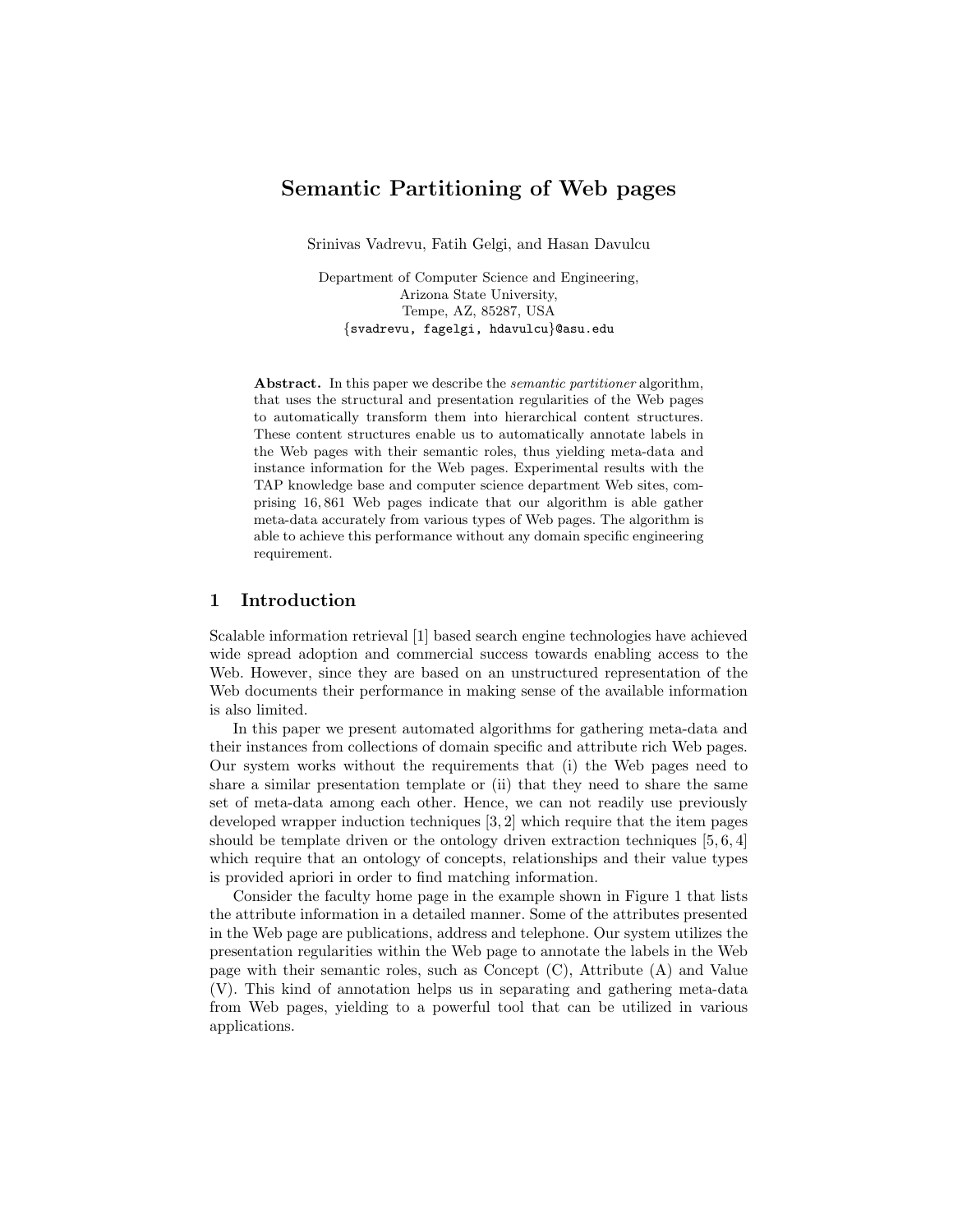

Fig. 1. An example of a Faculty home page. The labels in the page are marked with their corresponding path identifier symbols. The page segments in the Web page are also marked as Segments 1 to 4.

Unlike plain text documents, Web pages organize and present their content using hierarchies of HTML structures. Different logical blocks of content, such as taxonomies, navigation aids, headers and footers as well as various other information blocks such as indexes, are usually presented using different HTML structures. Furthermore, whenever an information block contains a list of items, then these items themselves are presented consecutively and regularly using repeating similar HTML substructures. Our semantic partitioning algorithm [7] can detect such repeating HTML substructures and organize the content into a hierarchical content structure consisting of groups of instances, while skipping HTML blocks that do not constitute a group. Our algorithm is robust in a well defined sense; it can accurately identify all groups and their instances even in the presence of certain presentation irregularities. The semantic partition algorithm requires no training and works automatically on each Web page.

The hierarchical organization of the content a Web page is useful in many scenarios. We can use such organization of the content annotate the labels of the page with semantic roles such as Concept (C), Attribute (A) and Value (V) by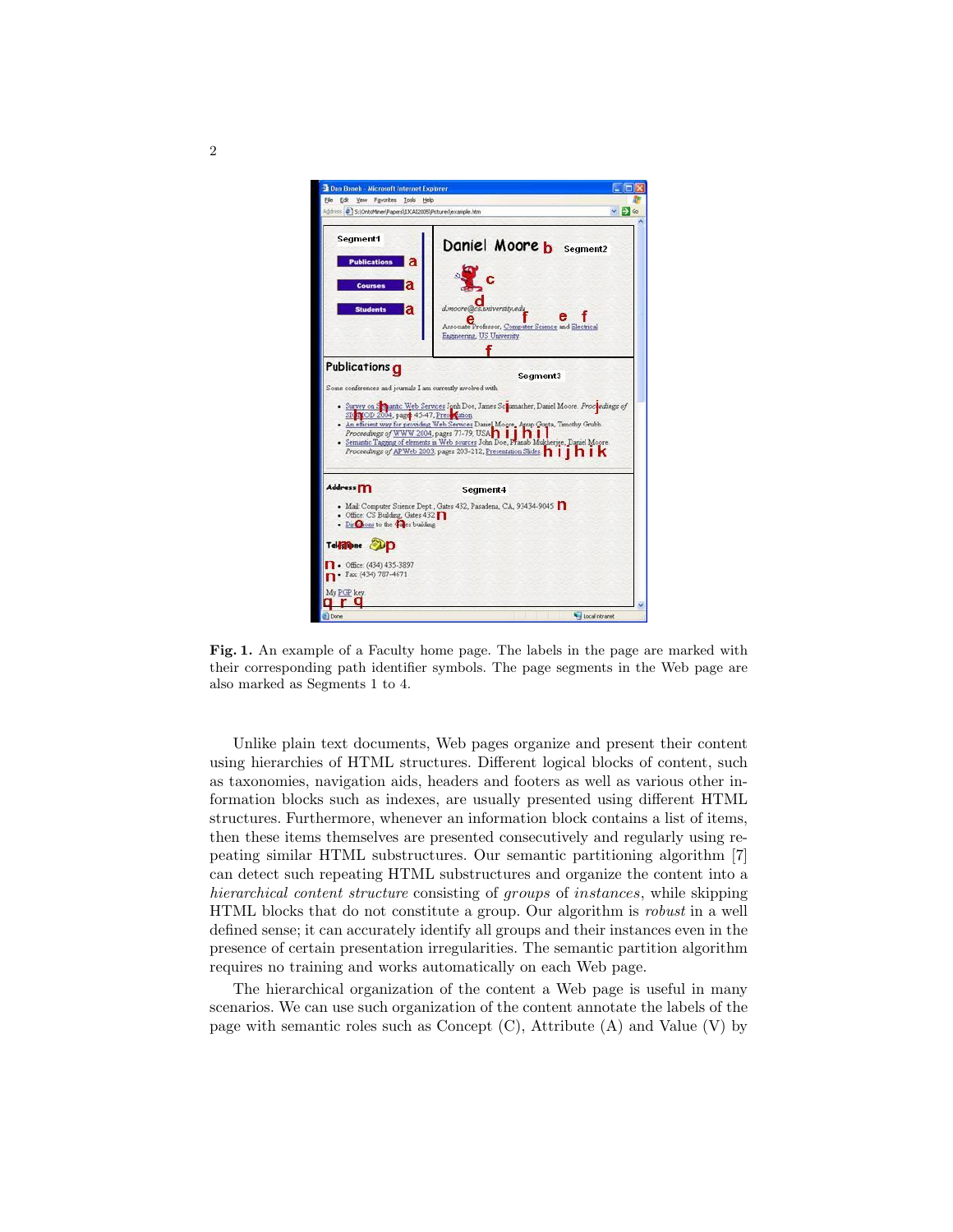utilizing the context in which the Web page is obtained. For example, if we can organize the content in a Faculty home page, we would be able identify 'contact information', 'research interests', 'teaching', etc. as attributes of the concept 'Faculty', and we can identify the instances of these attributes as value labels. Such kind of semantic tagging can then be used to empower an information retrieval system that can reason with the context and semantic labels, besides the plain bag of words. We can also use the semantically tagged Web pages to materialize a specialized information retrieval system for specific domains such as sports, restaurants, shopping and educational domains.

The key contributions and innovations of our semantic annotation algorithm can be described as follows:

- It performs extraction without the assumption that the input Web pages are template-driven. For example, we present experimental results with computer science faculty and course home pages which are not template-driven.
- It is domain independent and it does not require a previously engineered domain ontology.
- It effectively extracts and separates meta-data from the instance information in Web pages in a completely automatic fashion.

We currently do not align the extracted meta-data or instance information with any available ontology or knowledge structure. Various existing approaches developed for mapping and merging ontologies [8] can be utilized for this purpose. We also currently do not process plain text inside the Web pages, i.e., any text fragments that contain modal verbs. However, we hypothesize that the metadata extracted from the attribute rich segments of the Web pages can be used to extract information from text with the help of natural language processing techniques [9].

The rest of the paper is organized as follows. Section 2 gives an overview of the related work. Sections 3, 4, 5, and 6 explain several phases in our semantic partitioning algorithm. Section 7 presents complexity analysis of our algorithms and Section 8 provides experimental results on various data beds. Finally we conclude in Section 9 with some future directions of our work.

## 2 Related Work

In this section, we present an overview of the related work from several areas and show how our system is different from them.

Template based algorithms: RoadRunner [10] works with a pair of documents from a collection of template generated Web pages to infer a grammar for the collection using union-free regular expressions. ExAlg [11] is another system that can extract data from template generated Web pages. ExAlg uses equivalence classes (sets of items that occur with the same frequency in every page) to build the template for the pages by recursively constructing the page template starting from the root equivalence class. TAP [12] is a system that extracts RDF triplets from template driven Web sites in order to generate a huge knowledge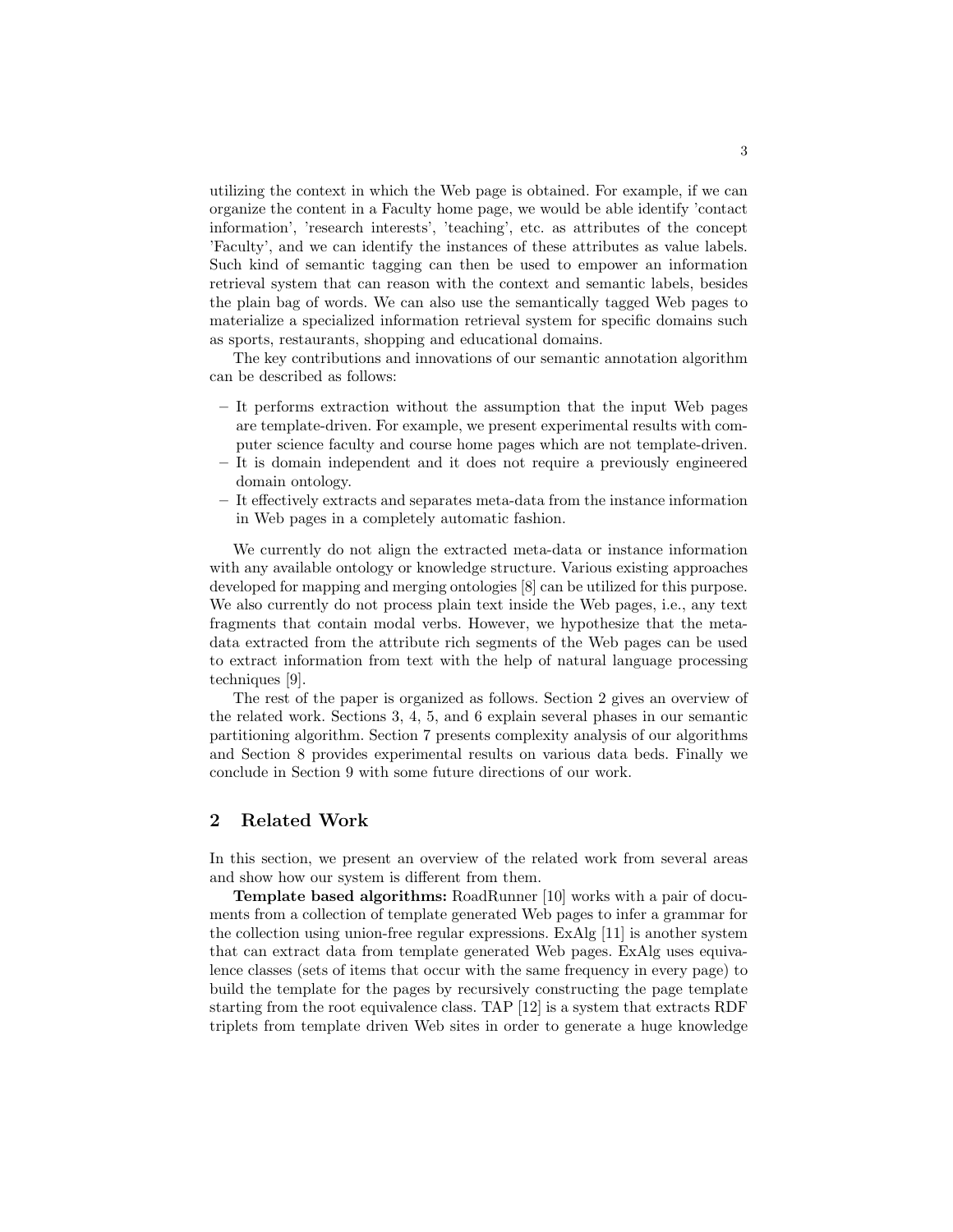base that has a Web searchable interface. These algorithms are based on the assumption that the input Web pages are template driven in their presentation and are usually driven by standard meta-data. Our approach differs from all these approaches in that it does not require that the input Web pages are template driven and it can effectively handle noise.

Grammar induction based algorithms: Grammar induction based systems employ a strong bias on the type and expected presentation of items within Web pages to extract instances. Such assumptions like "product descriptions should reside on a single line" [13] and "items may not have missing or repeating attributes" do not apply for most of the Web sites. XTRACT [14] is such a system that can automatically extract Document Type Descriptors (DTDs) from a set of XML documents. It transforms each XML document as a sequence of identifiers and infers a common regular expression that serves as a DTD, using the Minimum Description Length (MDL) principle. Our pattern mining algorithm is different from these approaches and parses the given sequence in a bottom-up fashion and infers the grammar on-the-fly as it goes through the sequence multiple number of times.

Page Segmentation algorithms: VIPS algorithm [15] is a vision-based page segmentation algorithm that is based on HTML based heuristics to partition the page into information blocks. Our page segmentation algorithm is similar to the VIPS algorithm in traversing the DOM (Document Object Model<sup>1</sup>) tree in top-down fashion, but our algorithm uses well-defined information theoretic methods in order to measure the homogeneity of the segment, whereas the VIPS algorithm is based on HTML heuristics.

## 3 Page Segmentation

A Web page usually contains several pieces of information [15] and it is necessary to partition a Web page into several segments (or information blocks) before organizing the content into hierarchical groups. In this section we describe our page segmentation algorithm that partitions given a Web page into flat segments.

The page segmentation algorithm relies on the DOM tree representation of the Web page and traverses it in a top-down fashion in order to segment the content of the page, which lies at the leaf nodes. We define a segment as a contiguous set of leaf nodes within a Web page. The algorithm aims to find homogeneous segments, where the presentation of the content within each segment is uniform. The algorithm employs a split-traverse based approach that treats all uniform set of nodes as homogeneous segments and further splits non-uniform nodes into smaller segments until each segment is homogeneous. The algorithm relies on the concept of entropy in order to determine whether a segment is homogeneous.

We define the notion of entropy of a node in a DOM tree in terms of the uncertainty in the root-to-leaf paths under the node. Our algorithm is based on the observation that a well organized or homogeneous system will have low

 $<sup>1</sup>$  http://www.w3.org/DOM/</sup>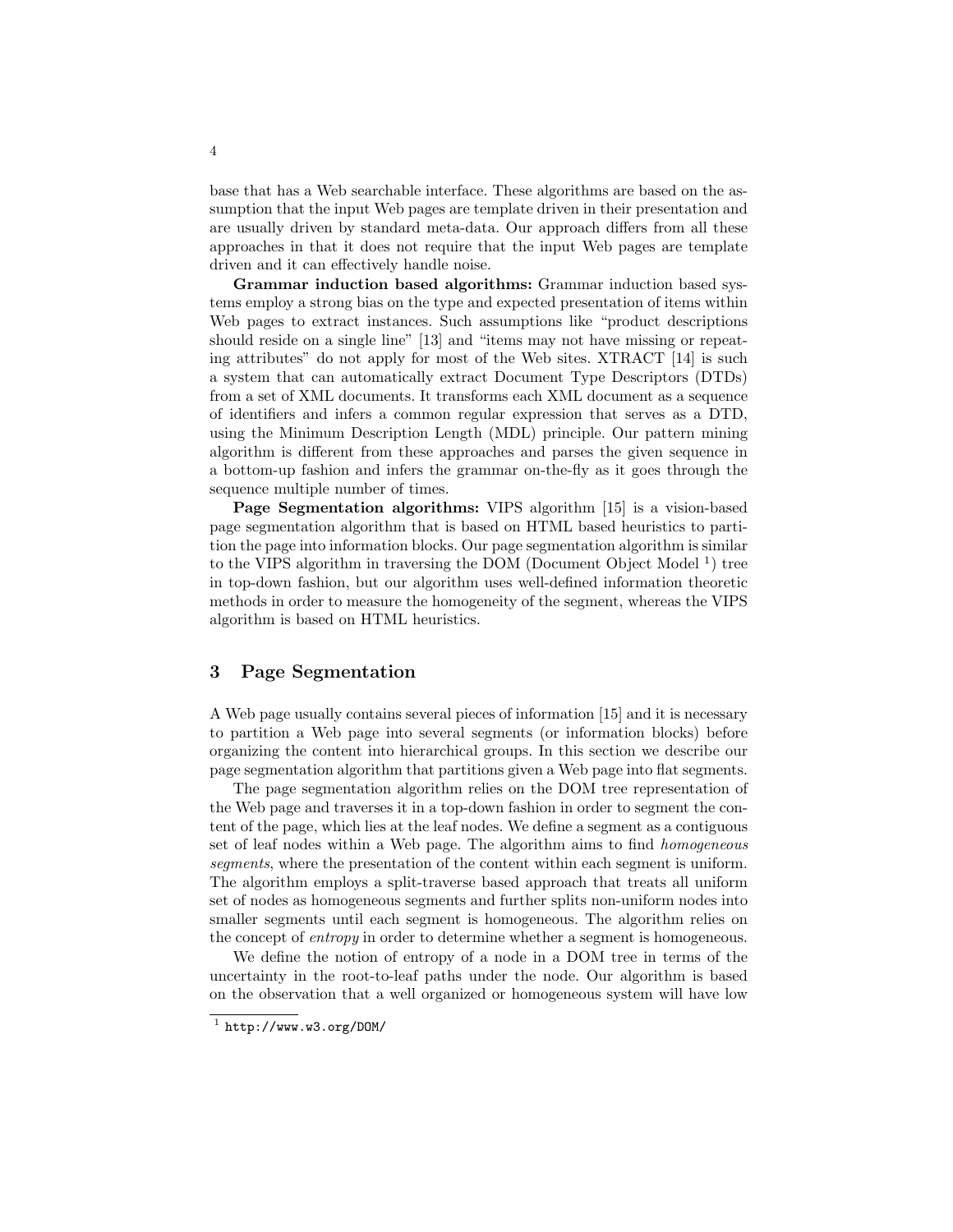entropy. We use this principle while traversing the DOM tree from root to leaf nodes in a breadth-first fashion, and split the nodes until each and every segment in the DOM tree is homogeneous.

Entropy is generally used to measure the uncertainty in the system. Hence if any random variable has low entropy, then there is less uncertainty in predicting the possible values that the random variable can take. In our case, we view each node as a random variable in terms of the root-to-leaf paths  $P_i$ s under the node. We define a set of nodes in the DOM tree to be homogeneous if the paths in the random variable are uniformly distributed, and it is easy to predict the next path within the set.

**Definition 31** The path entropy  $H_P(N)$  of a node N in the DOM tree can be defined as

$$
H_P(N) = -\sum_{i}^{k} p(i) \log p(i),
$$

where  $p(i)$  is the probability of path  $P_i$  appearing under the node N.

We use the concept of path entropy to partition the DOM tree into segments. The algorithm to partition a given Web page into segments is given in Algorithm 1. This algorithm is initialized with a vector of nodes containing just the root node of the DOM tree of the Web page. The MedianEntropy is calculated as the median of the path entropies of all the nodes in the DOM tree. Essentially we assume the nodes whose path entropy is less than the median entropy of all the nodes in the DOM tree to be homogeneous and output it as a pure segment. Otherwise, we traverse the children of the nodes in order to find the homogeneous segments. Our page segmentation algorithm is able to identify four segments in the Faculty home page as shown in Figure 1. Please note that we currently ignore any text fragments in the Web page that contains modal verbs as they add to the noise in identifying the patterns.

Algorithm 1 Page Segmentation Algorithm

PageSegmenter Input: Nodes[], a node in the DOM tree Output: A set of segments 1: for Each Subset  $S$  of  $Nodes$  do 2:  $H_P(S) := \text{Average Path Entropy of all nodes in } S$ 3: if  $H_P(S) \leq MedianEntropy$  then 4: Output all the leaf nodes under  $N$  as a new segment  $PS$ 5: else 6: PageSegmenter(Children $(S)$ ) 7: end if 8: end for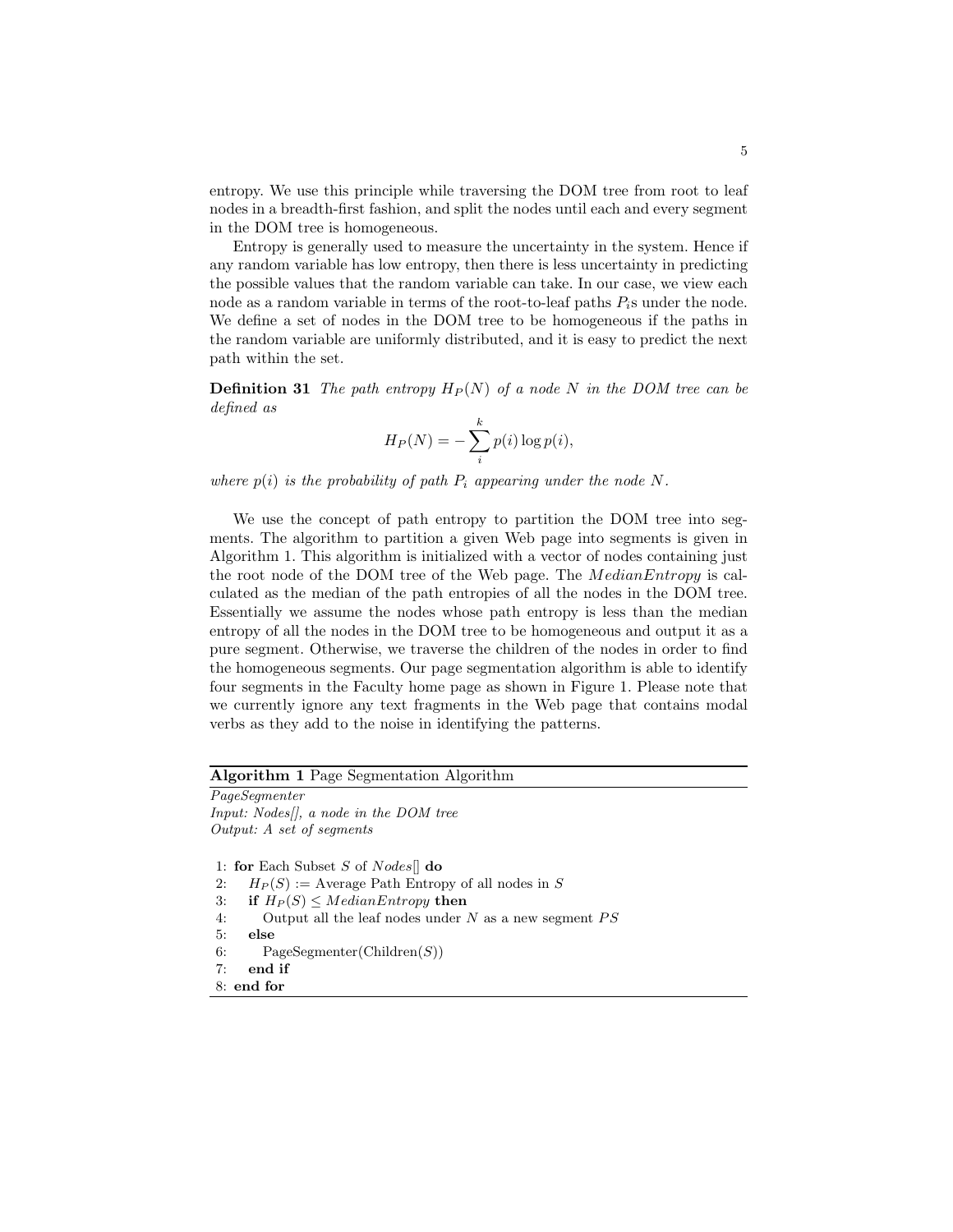## 4 Inferring Group Hierarchy

Even though the page segmentation algorithm organizes the content in a Web page in terms of segments that present the content in a uniform fashion, each segment just contains a flat representation of the labels. In many scenarios, the content is usually represented a hierarchy of labels and we need to infer the hierarchy among the labels in order to properly depict the content structure. We define a *group* to be a contiguous collection of instances that are presented together in a Web page, where an instance is a repeating element of a group. Such a group hierarchy is helpful in organizing the content and determining the most general concept in the page and its attributes.

One possible way to achieve such hierarchical organization of the content is to work directly on the DOM tree in a top-down fashion [16]. But such approaches suffer from handling the noise in the leaf nodes and in successfully detecting the boundaries as look-ahead searching is expensive. An efficient alternative approach is to utilize the presentation information (embedded in their rootto-leaf tag path in the DOM tree) of the labels in order to infer a hierarchy among them. We transform each segment into a sequence of path identifiers of root-to-leaf paths of the leaf nodes and infer regular expressions from this sequence in order to extract patterns from them. For example, the path sequence corresponding to the Segment3 as marked in Figure 1 is ghijhikhijhilhijhik.

After the segment is transformed into a sequence of path identifiers, we extract patterns from it by inferring a regular expression. Our notion of regular expression contains four special operators: concatenation (.), kleene star (\*), optional (?) and union (|). We build the regular expression for a given sequence by incrementally building it using bottom-up parsing. We go through the sequence several times, each time folding it using one of the four operators, until there are no more patterns left. The algorithm for building the regular expression from a sequence is described in Algorithm 2. The  $InferRegEx$  method is initialized for each segment in the page with its corresponding path sequence. Our algorithm is able to identify the regular expression  $g(hijhi(k|l))$ <sup>\*</sup> for the Segment3 in the example shown in Figure 1.

Once the regular expression is inferred from the sequence of path identifiers, every kleene star in the regular expression is treated as a group and its members are treated as instances of the group. For example, in Segment3 of the Web page in Figure 1, the regular expression  $(hijhi(k|l))$ <sup>\*</sup> is identified as a group which corresponds to the publications of the corresponding faculty member. The nested kleene star symbols are transformed into nested group hierarchies from the path sequence.

## 5 Promotion

After grouping, the content of the Web page is organized into hierarchical group structures, but each of these group structures do not have any label. The labels for the groups, which we call as group headers, are important as they play a role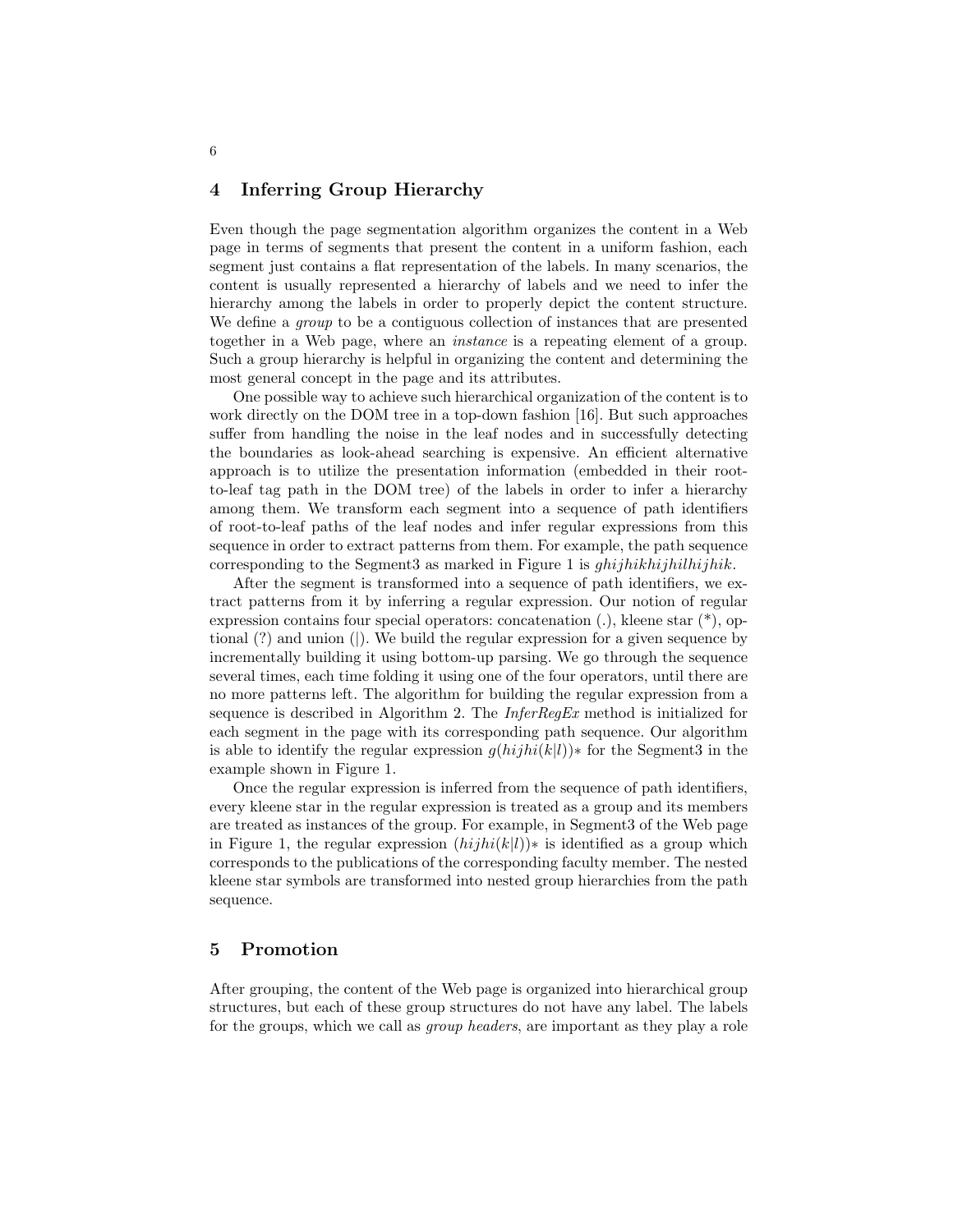Algorithm 2 Inferring Regular Expressions

InferRegEx(S) Input:  $S$ , a sequence of symbols Output:  $S$ , a new regex sequence of symbols 1: patternFound = true; 2: repeat 3: patternFound = false; 4: for len = 1:length $(S)/2$  do 5: for  $i = 0$ : length(S) do 6: currPattern := subseq(j, j+i); 7: **if** ExtendPattern(currPattern,  $S$ ,  $j+i+1$ ) = true **then** 8: ReplacePattern(currPattern, S); 9: patternFound = true; 10: end if 11: end for 12: end for 13: **until** patternFound  $=$  true 14: return  $S$ ; End of InferRegEx

### $ExtendPattern(P, S, startIndex)$

Input:  $P$ , current pattern;  $S$ , a sequence of symbols; startIndex, the start index to look patterns for

Output: boolean, indicating whether the pattern is extended

1: for  $i = \text{startIndex}:\text{length}(S)$  do

- 2: consensusString := IsMatch(currPattern, subseq(i,i+length(currPattern));
- 3: if consensusString  $\neq null$  then
- 4: currPattern := consensusString;
- 5: ExtendPattern(currPattern, S, i+length(currPattern))
- 6: end if
- 7: end for

End of ExtendPattern

 $IsMatch(P_1, P_2)$ Input:  $P_1$ , first pattern;  $P_2$ , second pattern Output: consensusString obtained by alining  $P_1$  and  $P_2$  or null 1: if EditDistance( $P_1, P_2$ )  $\leq \frac{MaxLength(P_1, P_2)}{3}$  then 2: return Consensus $(P_1, P_2)$ 3: else 4: return null 5: end if End of IsMatch

 $ReplacePattern(P, S)$ Input:  $P$ , current pattern;  $S$ , a sequence of symbols Output: none 1: replace all occurrences of the pattern  $P$  in the sequence  $S$  by a new symbol  $P'$ . End of ReplacePattern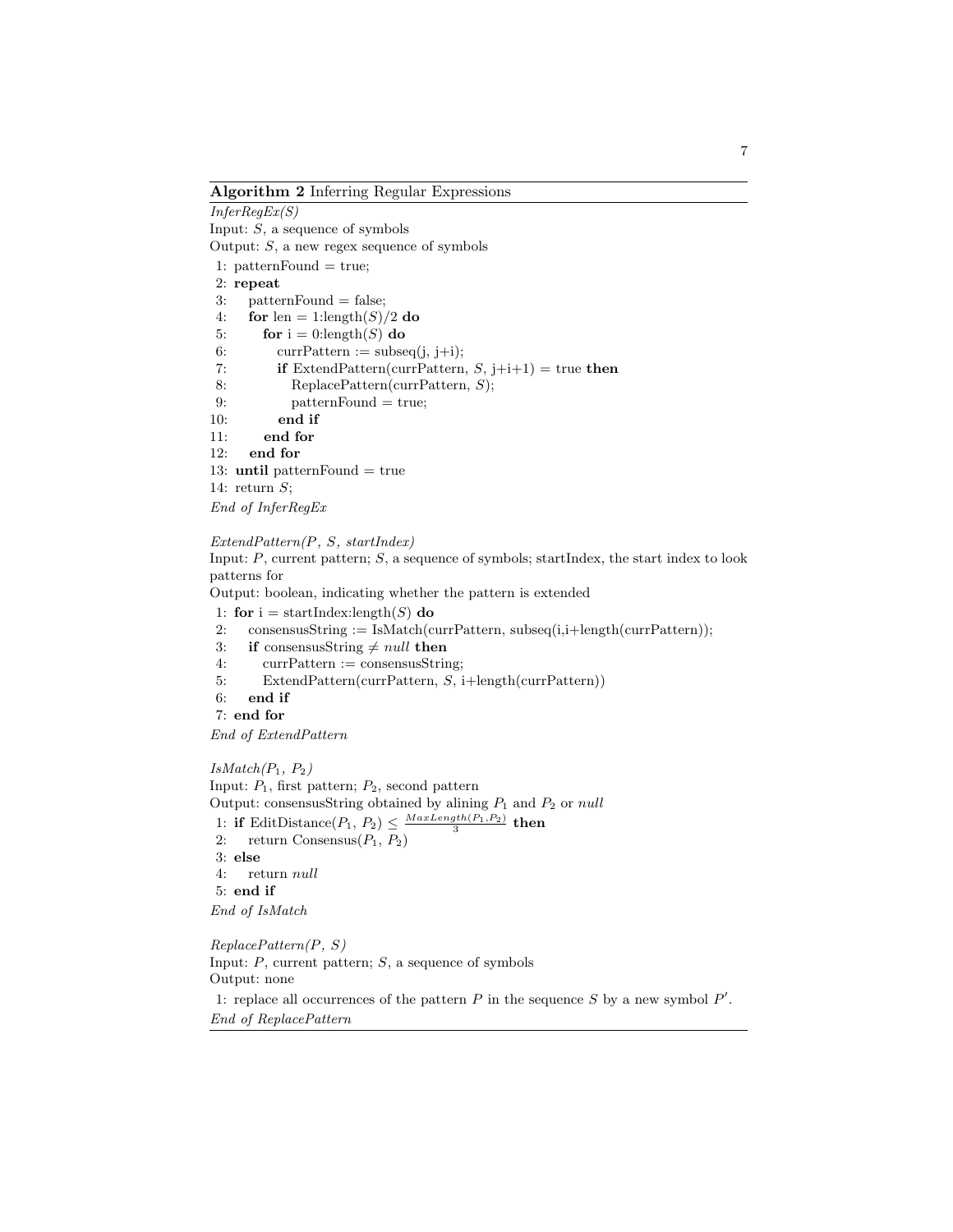in connecting the repeating set of instances with the corresponding concept or attribute label. For example, in a news Web page such as CNN, a group structure containing all the scientific articles cannot be of much use unless it is labeled as Science or  $Sci/Tech$  for various purposes such as searching.

Bootstrapping the Promotion: In the grouping phase, all the leaf nodes that appear before the group are identified as candidate group headers and the goal of the promotion algorithm is to select the appropriate group header from these candidates for the group. These group headers are bootstrapped by promoting the label as the header whenever there is only one candidate for a particular group.

Frequent Label based Promotion: Whenever similar Web pages from the same domain are available, we identify all the frequent labels in the domain from these similar pages and promote the closest frequent label that is present in the candidate headers of a group as the label for the group.

Naive Bayes based Promotion: When many similar Web pages obtained from similar domains and from the same context are available, the candidate group headers can be used as a training data when deciding a label to promote as a group header for a group. In such scenarios, we use the words in the instances as features to train a Naive Bayes classifier and compute the likelihood of every candidate group header with a set of instances. Later we promote the closest one as the header for the group.

Path Consistent Labeling: Usually similar presentation templates are used to represent similar labels within the same Web page. Hence if one of those similarly presented labels is promoted with the above rules, then we promote all the other labels within the same Web page with the same presentation template on top of the next groups, whenever applicable.

## 6 Meta-Tagging

After the group hierarchy has been found and the appropriate labels have been promoted on the groups, we have a powerful content structure that organizes the labels in the Web page in a uniform fashion. We utilize this content structure to annotate the labels in the Web page with meta-data tags.

In our annotation framework, we used four different tags: Concept (C), Attribute  $(A)$ , Value  $(V)$ , and None  $(N)$ . A concept label is an abstract or symbolic tag that generally defines the context for a Web page. An attribute label is a property of a concept or the name of the relationship. A value label is an instance of the attribute relationship of a particular concept and a none label is tag that we use to denote a label that does not belong to any of these categories. The Figure 2 shows an example of the assignment of tags in the context of Faculty home pages. Within a certain context concept, we interpret all the group headers as attribute labels and the all the instance values as value labels of the corresponding attribute.

8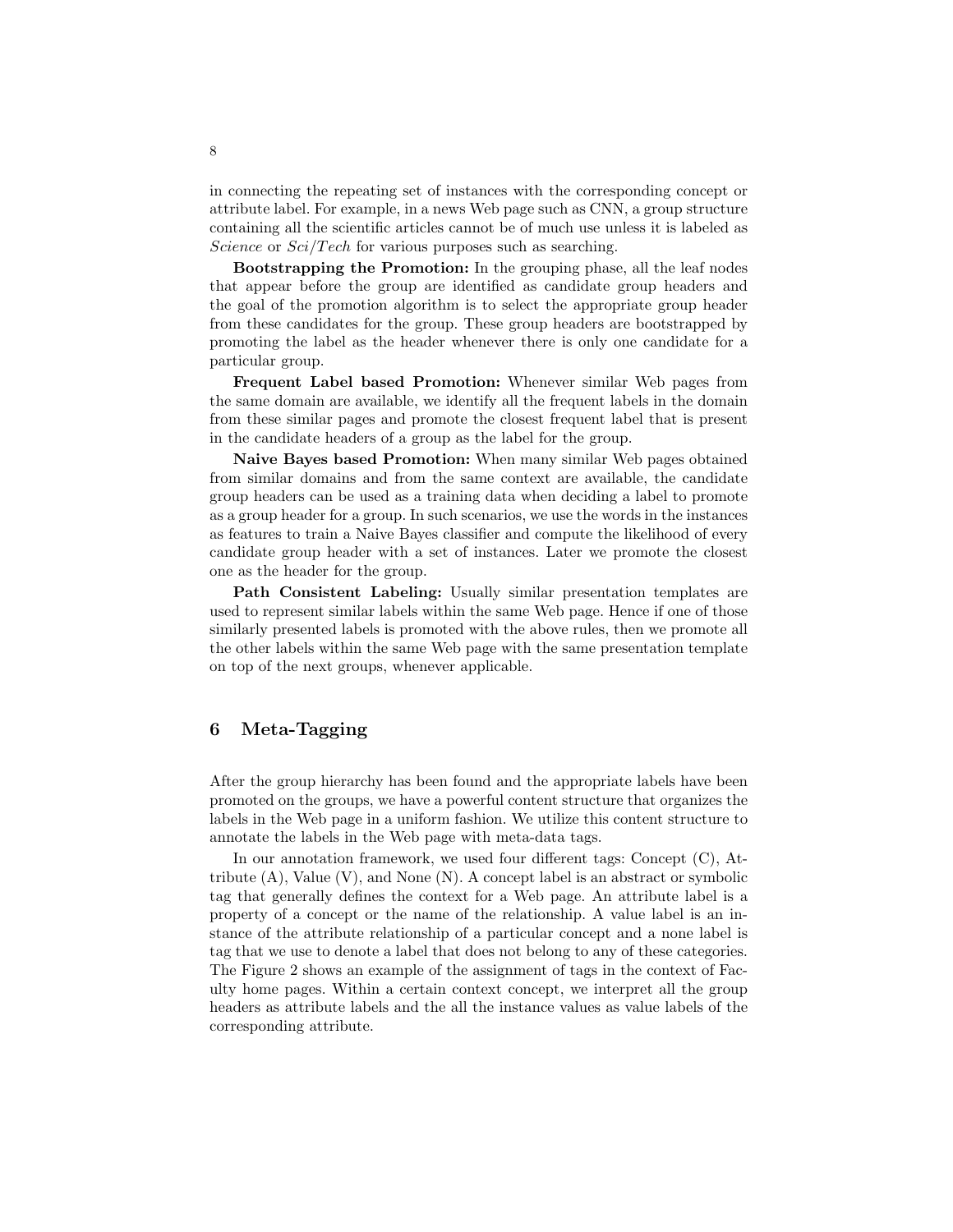

Fig. 2. An example illustrating the meta tagging in a faculty home page.

## 7 Complexity Analysis

In this section we analyze the computational complexity of our algorithms.

The page segmentation algorithm works directly on the DOM tree of the Web page in a top-down fashion and its complexity is  $nlog(n)$ , where n is the total number of nodes in the DOM tree. The group hierarchy inference phase iteratively goes through the path sequence in a bottom-up fashion until no more regular expressions are found. Assuming there are  $k$  nodes in the segment, the worst complexity of this phase is  $k^3$ . Since k is considerably smaller than the number of leaf-nodes in the Web page, this is reasonable for the Web. The promotion and labeling phases are linear in the number of nodes in the corresponding group.

## 8 Experimental Results

In our experiments, we used two types of data sets: template driven ones and non-template driven ones. Since we could not find publicly available annotated non-template driven, we prepared our own data set which is composed of faculty and course home pages of computer science departments. As the template driven data set, we selected TAP<sup>2</sup> . We will give the details of setup, the results and discussions for each experiment in the following subsections. Experimental data and evaluation results are also available online at http://cips.eas.asu.edu/ ontominer files/eval.htm.

<sup>2</sup> Home page is located at http://tap.stanford.edu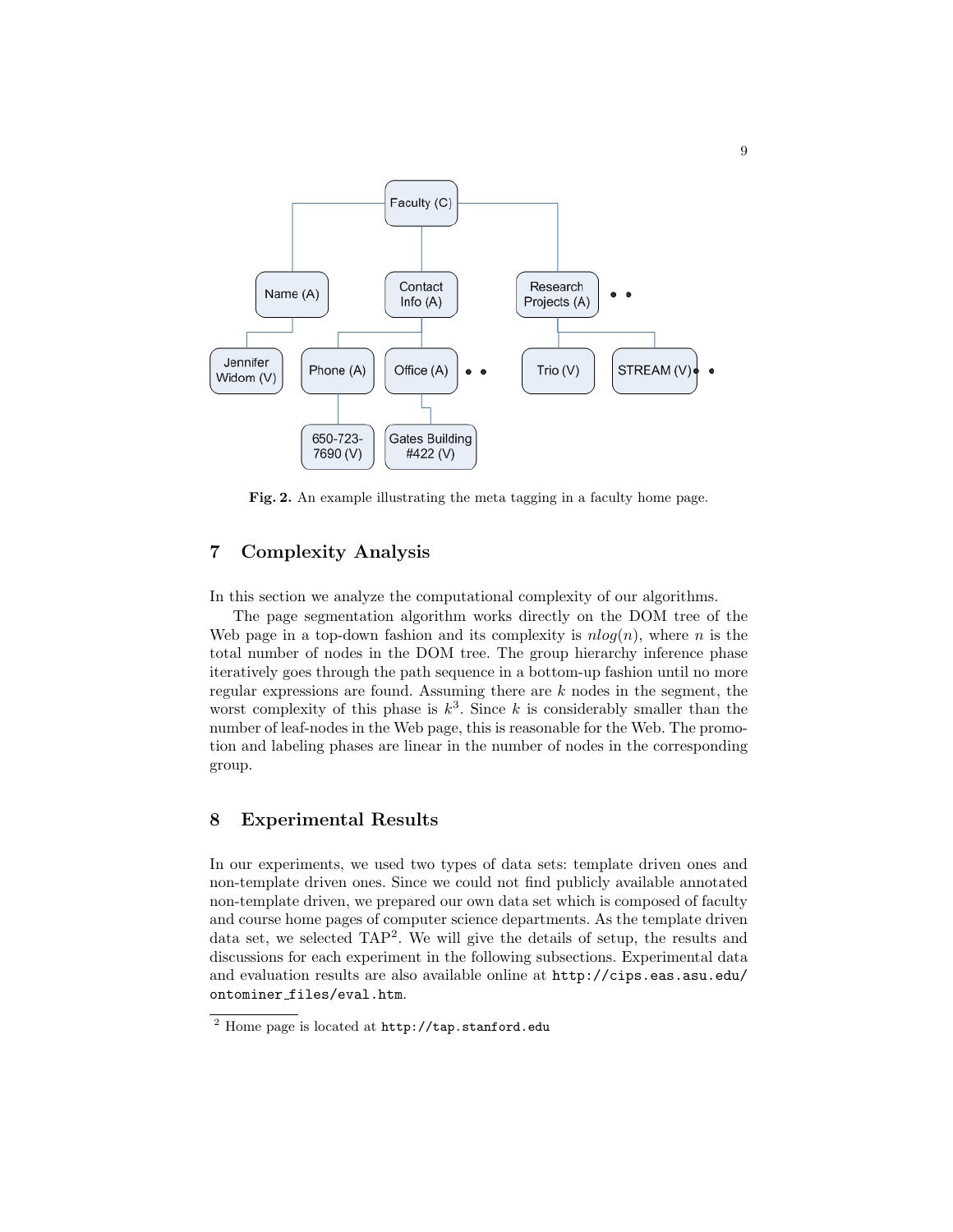| DomainName      |     |     |     |     | $P(C) R(C) F(C) P(A) R(A) F(A) P(V) R(V) F(V)$ |    |    |     |    |
|-----------------|-----|-----|-----|-----|------------------------------------------------|----|----|-----|----|
| CIA             | 100 | 100 | 100 | 96  | 54                                             | 69 | 88 | 99  | 92 |
| FAS Military    | 100 | 100 | 100 | 96  | 76                                             | 85 | 84 | 99  | 91 |
| Great Buildings | 100 | 100 | 100 | 95  | 61                                             | 74 | 88 | 99  | 93 |
| Missile Threat  | 100 | 100 | 100 | 96  | 63                                             | 76 | 66 | 99  | 79 |
| Roller Coster   | 100 | 100 | 100 | 78  | $52\,$                                         | 46 | 84 | 91  | 88 |
| Database (RCDB) |     |     |     |     |                                                |    |    |     |    |
| Tower Records   | 100 | 100 | 100 | 75  | 69                                             | 72 | 62 | 55  | 58 |
| WHO             | 100 | 100 | 100 | 100 | 94                                             | 97 | 85 | 100 | 92 |
| Overall         | 100 | 100 | 100 | 91  | 67                                             | 74 | 79 | 92  | 85 |

Table 1. Experimental results with TAP data set using Semantic Partitioner algorithm.  $P(C)$ ,  $R(C)$ ,  $F(C)$  denote the precision, recall and F-measure of the concept annotation. Similar notation is used for attributes (A), values (V) and nones (N).

### 8.1 Setup

TAP Dataset: The TAP data set contains selected categories from TAP Knowledge Base 2 (TAP KB2) [12], including AirportCodes, CIA, FasMilitary, Great-Buildings, IMDB, MissileThreat, RCDB, TowerRecords and WHO. These categories alone comprise 9, 068 individual Web pages and these Web pages are attribute-rich. We provide experimental results for this data set with our algorithms and compare them against the relations obtained by TAP.

CSEDepts Dataset: The CSEDepts data set consists of 60 computer science department Web sites, comprising 7, 793 individual Web pages and 27, 694 total number of labels. The computer science department Web sites are metadata-driven, i.e., they present similar meta-data information across different departments. To demonstrate the performance of our meta-tagging algorithms, we created a smaller data set containing randomly chosen 120 Web pages from each of the faculty and course categories. We provide experimental results for this data set with our algorithms.

#### 8.2 Experiments with the TAP Data Set

The Table 1 show the experimental results for the TAP data set using semantic partitioning algorithm. The algorithm achieves 100% accuracy with tagging the labels with the concept label. Since the TAP data set contains only one concept per page, the algorithm is able to easily identify the label. However, the algorithm suffers from low recall with tagging as attribute labels because some of the attribute labels are single valued and there is no group associated with them, and they are labeled as values. However the algorithm is able to tag with the attribute labels correctly whenever it does, as the precision is above 91%. As expected, the recall and precision numbers for the value label tagging are exactly opposite for the same reasons that many attribute labels are labeled as values. But the results look very impressive for a completely automated system that is able to perform without building any wrappers for specific Web sites.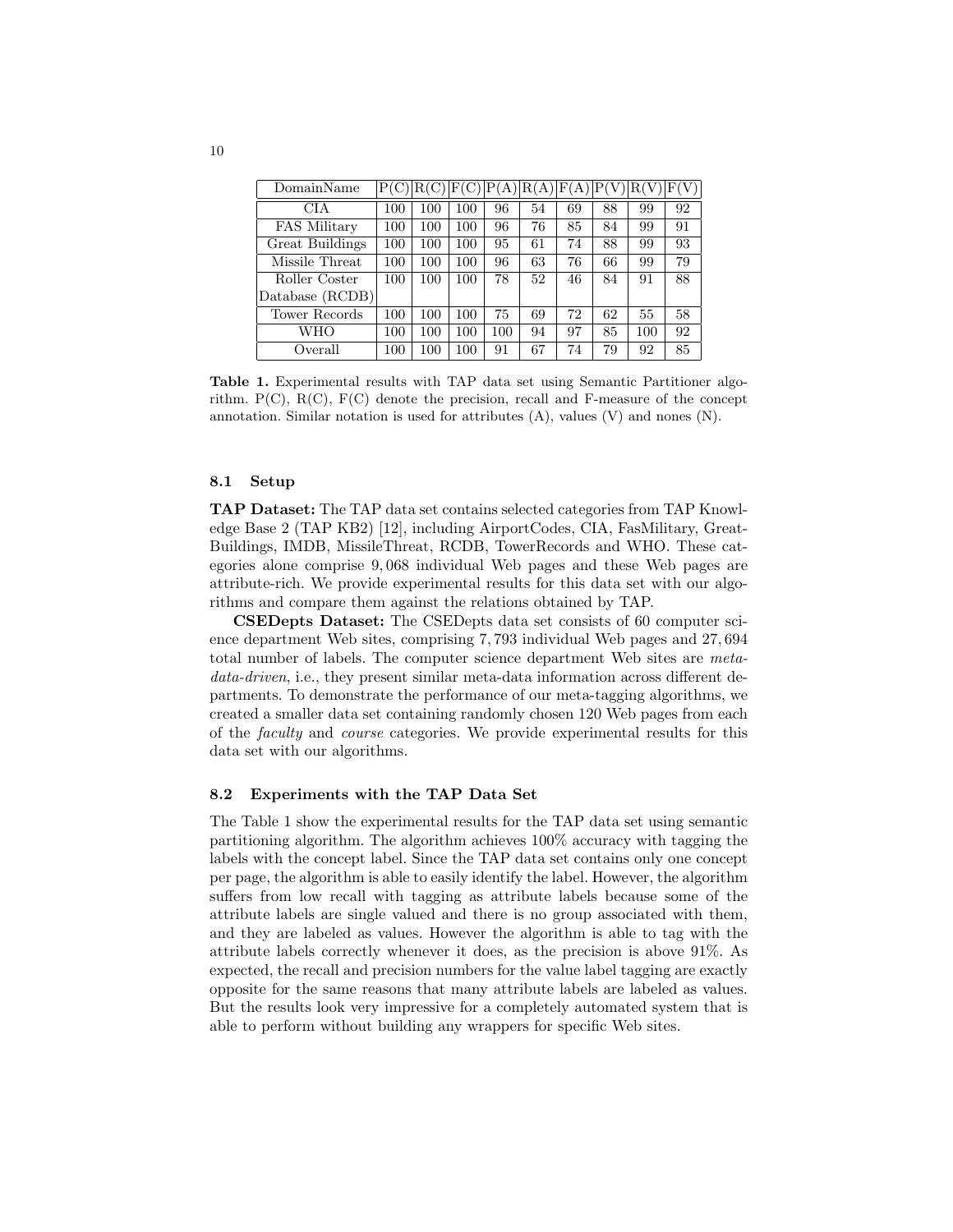| $Domain$ P( |    | F |    |    |    |    | ĸ١ |      |    |    | F, |
|-------------|----|---|----|----|----|----|----|------|----|----|----|
| Courses     |    |   | ö4 |    | 50 | 61 | 75 |      |    | 90 |    |
| Faculty     | 50 |   |    |    |    | 65 |    | $-1$ | 34 |    | υZ |
| Overall     | 25 |   | ∼~ | 43 | 49 | −∩ | 70 | 79   |    |    |    |

Table 2. Results from CSEDepts Dataset. These results have been computed by manually evaluating the role assignments.  $P(C)$ ,  $R(C)$ ,  $F(C)$  denote the precision, recall and F-measure of the concept annotation. Similar notation is used for attributes (A), values (V) and nones (N).

### 8.3 Experiments with the CSEDepts Data Set

Recalling the motivating example, one can observe that labels in the faculty and course home pages of computer science departments are highly ambiguous. Many labels have different roles in different Web pages depending on the context.

Table 2 demonstrates that the initial annotations by the semantic partitioner algorithm achieves a reasonable overall accuracy around 60%. The F-measure for the concepts is very low because the number of concept labels in the domain are very few and they are ambiguously located along with the other attribute labels. However the algorithm is able to perform fairly accurately in annotating the attribute and value labels which is very vital because, these labels are the most frequent on the Web. The F-measure for value annotation is the highest among all role annotations, as the semantic partitioner is able to correctly identify the groups and thus identify the instances of the concept and attribute labels accurately.

These experimental results are obtained by comparing the data annotations of the algorithms to manually annotated data by eight human volunteers. The inter-human agreement on manual annotation was 87%, which indicates that the data annotations can be ambiguous and can be interpreted differently in various contexts. But our algorithm is able to perform well even in the presence of such ambiguity.

# 9 Conclusions & Future Work

In this paper, we have presented a system that can automatically gather and separate meta-data and their instances from various kinds of Web pages. The experimental results indicate that our algorithms were able to extract the metadata and the instance information with high accuracy. In our future work, we identify the missing attribute labels to the values in the Web pages by identifying them using the contextual information. We plan to investigate the utility of our algorithms in extracting meta-data information for each group structure on the Web.